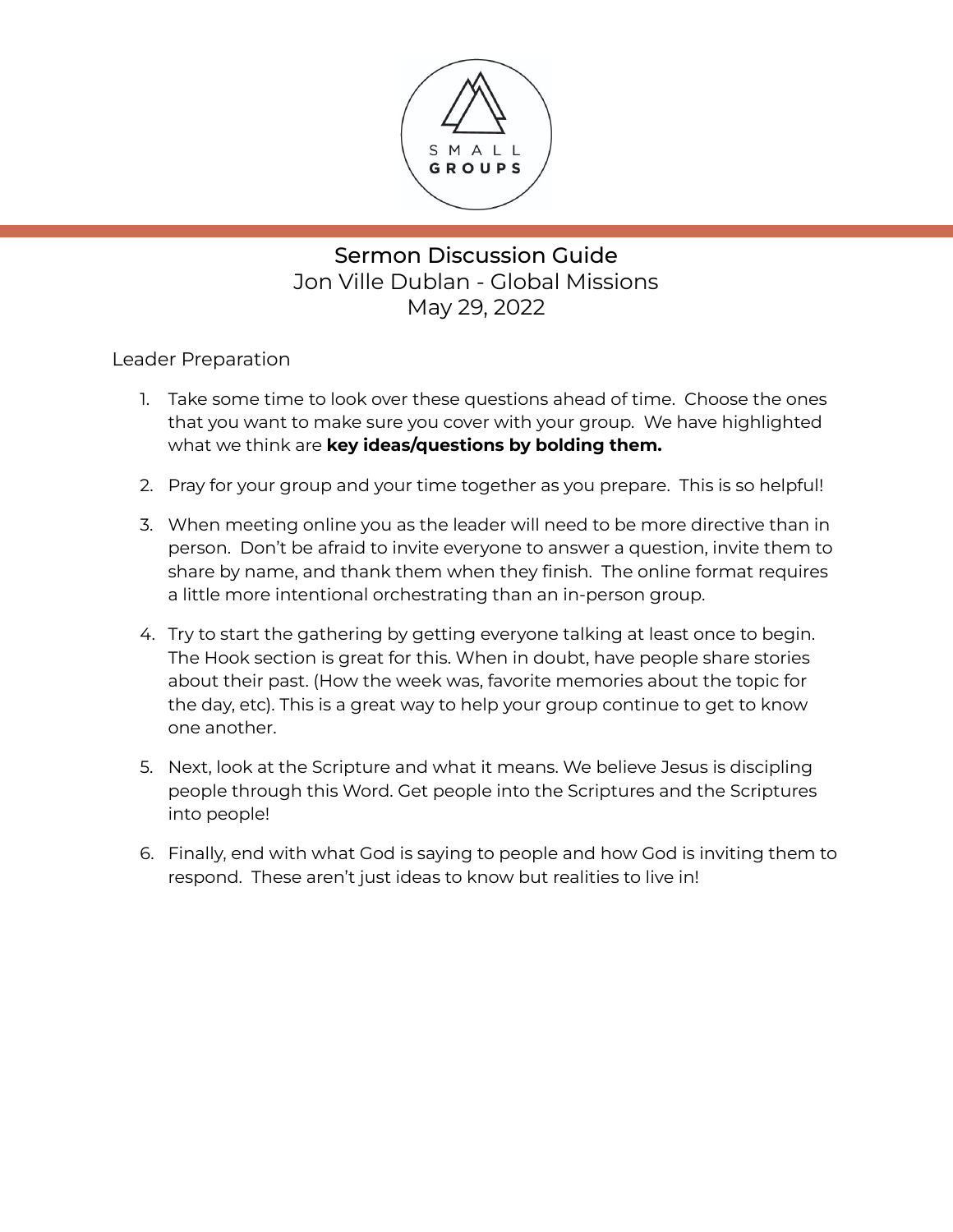

# Sermon Discussion Guide Jon Ville Dublan - Global Missions May 29, 2022

### Hook - Getting to know one another

- 1. Make a list of all the countries that people in your group have been to!
- 2. Ask if anyone has been on a missions' trip or out of the country and ask them to tell a story of that experience of a new culture or place.

### **Book**

- 1. Read Acts 8:26 40
- 2. List everything you know about Philip? (see Acts 6: 1 7; 8:4 8)
- 3. List everything you know about the Ethiopian Eunuch.
- 4. What instructions did God give Philip? What do you think Philip was thinking?
- 5. What were the first things that Philip and the Ethiopian said to one another?
- 6. How did Philip respond to each of the Ethiopian's questions?
- 7. What do you think was going through Philip's head as he, a Jewish follower of Jesus was explaining the Jewish Messiah to an Ethiopian court official?

#### **Look**

- 1. What does this passage tell us about obedience to God's small nudges?
- 2. Have you ever followed a nudge from God that led to an important conversation?
- 3. What are examples you know of Christian's listening for the questions people are asking as opportunities for mission?
- 4. Have you ever known someone who "got in the chariot" with someone asking spiritual questions and taken the time to explain Jesus to them?
- 5. Jon Ville pointed out that God didn't send Philip to Ethiopia but brought Ethiopia to Philip. What are ways God brings the world to Bellingham today?

#### **Took**

1. How are you already participating in Jesus' mission to all the world?